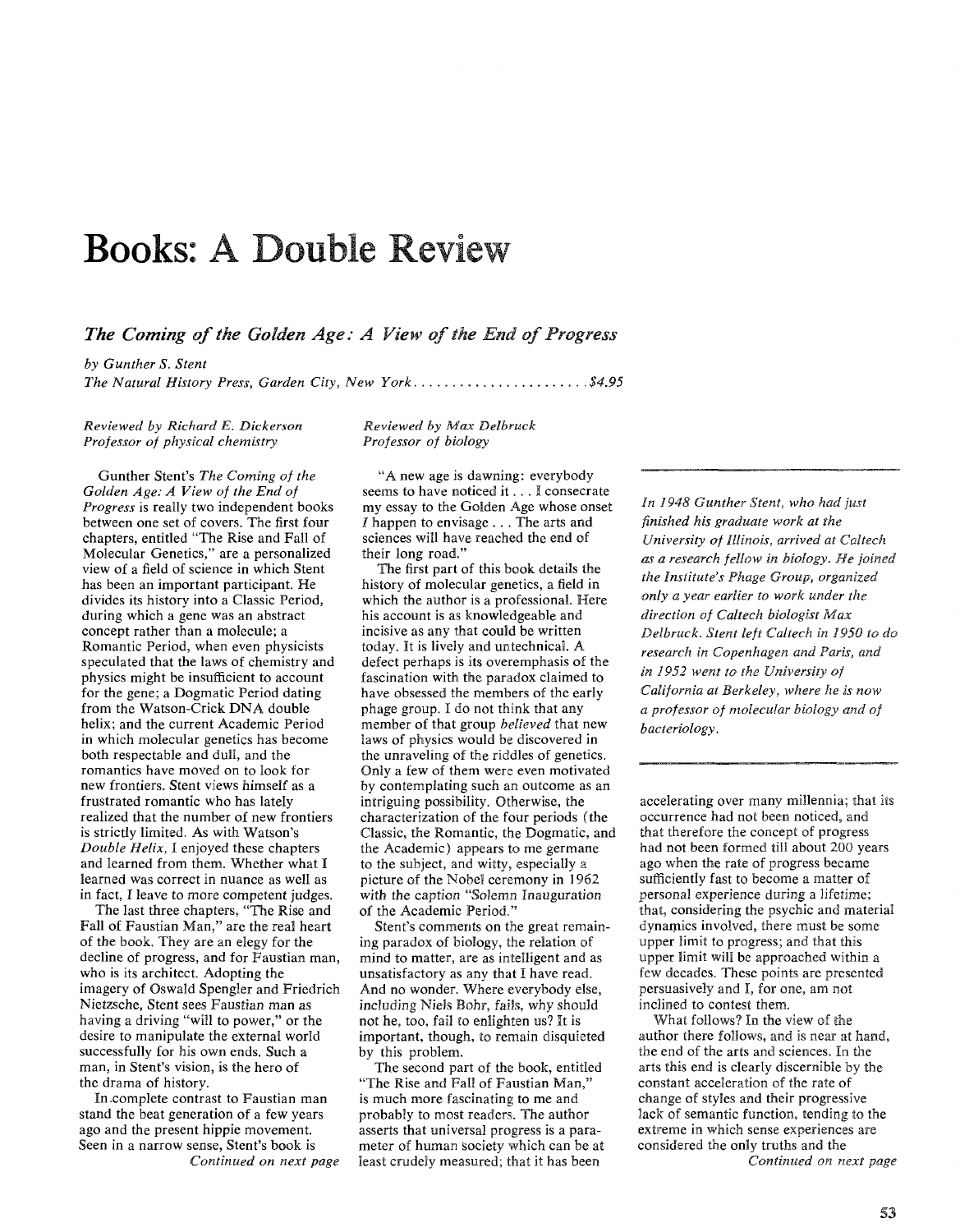## Books

## Delbruck . . . continued

function of the artist consists solely in adding to the store of unique experiences. In science, Stent asserts that the vanquishing of all threats to human survival (hunger, cold, and disease) will make further scientific research ever decreasingly useful. He considers that chemistry and biology have now, or will soon have, no deep problems left; that physics, though it is open-ended, is limited in practice because of expense and feasibility and because it is becoming progressively less clear what it actually is that one is ultimately trying to find out; that mathematics is open-ended ever since Gödel's theorem, but that one may doubt whether the human brain was designed by evolution to handle the problems of future mathematics. On the whole he believes that with further abstraction there will occur a loss of psychic meaning of the insights gained and hence a weakening of the intensity of interest in probing further.

What follows? In the view of the author there follows, if we are lucky enough to avoid war, the Golden Age-a brave new world clearly heralded by beat philosophy and hippie movement, somewhat similar to the Polynesian culture, a race without will to power, without Faustian aspirations, free from toil and grief and with a great deal of synthetic happiness, a culture involving erosion of *the* reality principle and with an autistic feeling of oneness with the universe. "Millennia of doing arts and sciences will finally transform the tragicomedy of life into a happening."

A book of this kind, to bolster its vision, must necessarily be very sweeping in its generalizations and extrapolations. Thus, the Berkeley scene is taken to stand for student unrest the world over, and U.S. affluence is assumed to spread across the globe in rather short order. However. I do not wish to criticize details. I think it is a bold and important book. 1 think it should and will he read by many people, young and old. I think it should be discussed on the basis of reading it rather than upon reading a review of it. And I think more people with encompassing interests who have thought seriously about human affairs should write their books regarding the coming ages.

## ickerson . . . *continued*

a diatribe against the hippie culture that has sprung up outside his laboratory. But Stent views the hippies, with great regret, as the wave of the future, which he ironically calls the "Golden Age." The outright rejection of the accumulation of goods as ends in themselves, a withdrawal from the world rather than the successful manipulation of it, and a turning away from the exercise of power -all are signs of the decay of Faustian man, and the onset of what Stent calls in his final chapter "The Road to Polynesia."

Progress, according to Stent, is selflimiting and contains a negative feedback that insures its own demise. The will to power thrives in times of adversity, for "the higher the degree of economic insecurity extant, the greater the power over external events needed by the individual for his survival." But the successes achieved by Faustian man make it less probable that he will transmit his will to power to his descendants. As Stent says:

In Western society, a decline of Faustian man set in the nineteenth century, mainly brought about by the economic fruits of the Industrial Revolution and the social consequences of the rise of liberal democracies in Europe and America. The ever-mounting degree of security provided to the citizens of bourgeois societies then began a gradual erosion of the intensity with which the environment of child rearing engendered the will to power in the adult.

Progress, which began before the rise of civilization, and which has been accelerating at an exponential rate since the beginning of the Industrial Revolution, will soon level off and stop, principally because it has succeeded so well that it has sapped the will to continue. The few Faustian men left (and Stent rejoices that he will not be one of them) will provide the minimal effort to keep the wheels of the economy turning so that the masses can spend their lives on one long trip.

In an essay criticizing Arnold Toynbee, the Dutch historian Pieter Geyl compares history to a thick bouillabaisse, full of all manner of things, from which each

historian dips what he needs. Toynbee, says Geyl, so astonishes you with what he produces that you never notice what is left behind in the cauldron. Stent's argument is subject to the same criticism, for Stent totally overlooks the one time in human history when a revolution of comparable magnitude to our present Industrial-Technical-Scientific Revolution took place. This was the Neolithic Revolution, which occurred in the Middle East around 9000 B.C. Before that time. *Homo sapiens* lived in small roving bands of hunters and gatherers. After the discovery of agriculture and the domestication of animals, the economic basis of human life became farming, and remained so for over 10,000 years. Both the Neolithic and the Scientific Revolutions produced (or are producing) massive changes in the pattern of life for all of mankind. In contrast, the changes in life style between these two revolutions have been confined to a minority of the population. As late as 1700, the great majority of the human species, even in Europe, was still living a peasant farming existence that would not have seemed strange to an early neolithic farmer. All of the wonders of urban, literate civilization rested on a technical and economic base which had changed little in ten millennia.

Perhaps the idea of "progress," which Stent claims has been used only during our latter-day Scientific Revolution of the past 200 years, is in reality only applicable during the explosive growth of such transition periods. After the first spectrum of domesticated plants and animals, farm technology stabilized. Relatively few *new* species were domesticated between the Neolithic Revolution and the Scientific, and improvements in technology were largely limited to finding better ways of turning the soil over by animal power. If a neolithic Farm Bureau agent were to define progress as an increasing mastery over new species of plants and animals, then he would have to admit that progress quickly came to a halt after the initial rapid successes with various grasses, beans, gourds, dog, cat, sheep, goat, cow, water buffalo, elephant, llama, duck, chicken, pigeon, cormorant, onager, and horse. (The camel represents much later